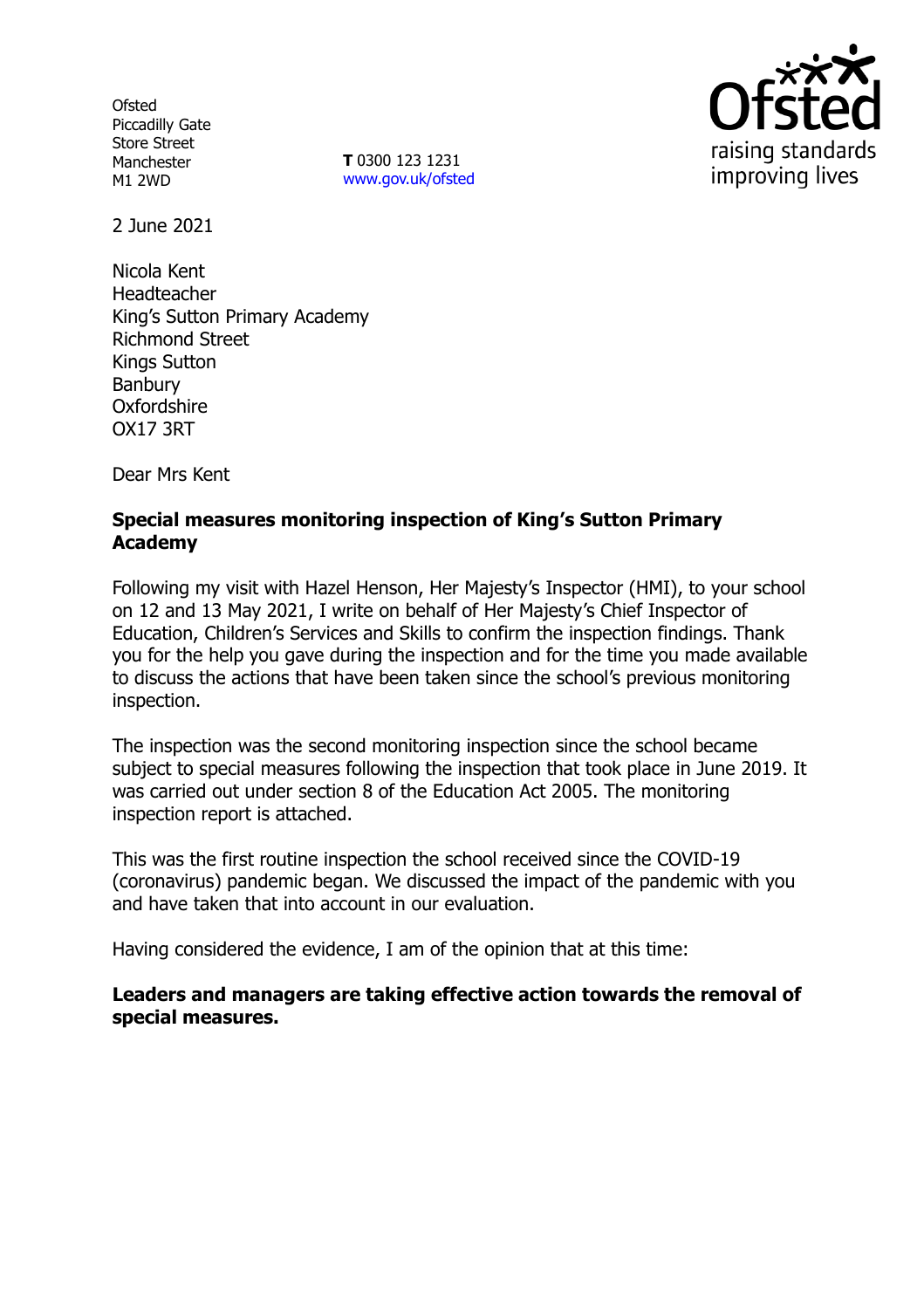

I am copying this letter to the chair of the board of trustees and the chief executive officer of Prime7 multi-academy trust, the regional schools commissioner and the director of children's services for West Northamptonshire. This letter will be published on the Ofsted reports website.

Yours sincerely

Steve Varnam **Her Majesty's Inspector**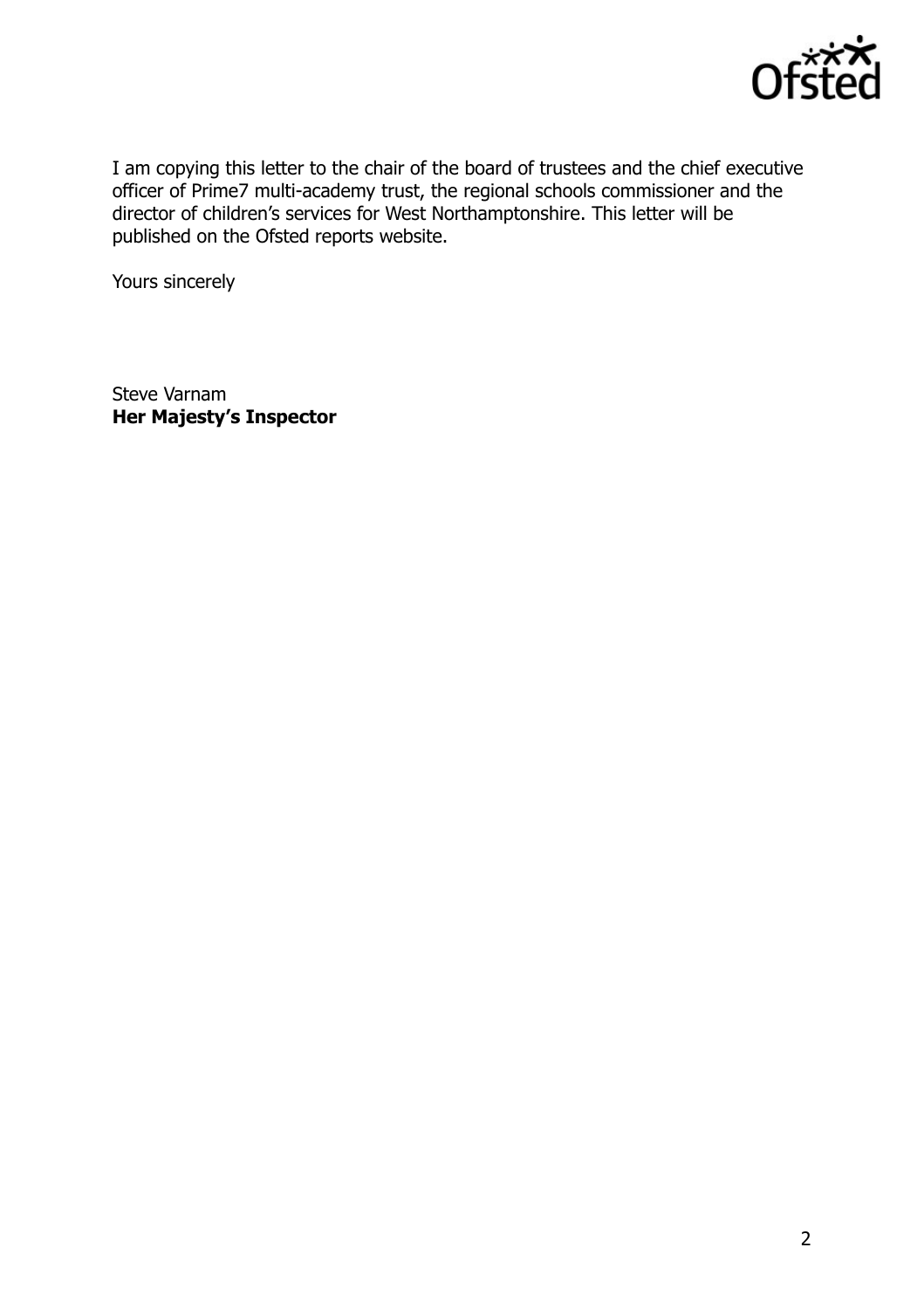

### **Report on the second monitoring inspection on 12 and 13 May 2021**

### **Context**

A new headteacher was appointed in May 2020. Most local governors and some trustees have been recently appointed.

At the time of the inspection, the special educational needs coordinator (SENCo), who is also the class teacher for Years 5 and 6, was absent from work. An experienced SENCo from within the trust is covering this role. A long-term supply teacher currently teaches the Year 3 class. A new class teacher has been appointed for September 2021.

Leaders continue to implement plans for improvement. However, some parts of these plans have not been acted on fully due to the impact of COVID-19. Some teachers have been unable to receive planned training. Until recently, leaders have not been able to check the impact of actions to improve the school due to the safety measures in place to prevent the spread of the virus.

#### **The progress made towards the removal of special measures**

Trustees have acted quickly to stabilise the senior leadership of the school. The headteacher, together with the chief executive officer of the trust, has brought a renewed energy to the school's improvement journey. Leaders are more ambitious than was previously the case. They are determined to provide the best possible education for each pupil. However, they know that there is much work still to do to realise this ambition.

The headteacher has earned the trust and respect of staff. Most staff say that they feel valued and listened to. Staff morale is improving. A typical comment from staff was, 'The headteacher makes time for us. She cares about us.'

Leaders continue to work tirelessly to build positive relationships with parents and carers. They value the views of parents and are keen to work with them as partners in their children's education. Parents recognise the improvements that leaders are making. One parent summed up the views of many by saying that, 'Huge efforts have been made. The staff are taking the school forwards.'

The leadership of mathematics is a growing strength. The mathematics leader has been trained well. She knows what is working well in the subject and what needs to improve. In a short space of time, leaders have developed a coherent mathematics curriculum. Teachers understand what knowledge they need to teach and when. They deliver lesson content in small steps, which allows pupils to build understanding throughout the lesson. Most pupils are achieving better than they were previously. However, there are still some occasions when teachers do not choose activities or resources that are appropriate to develop pupils' knowledge and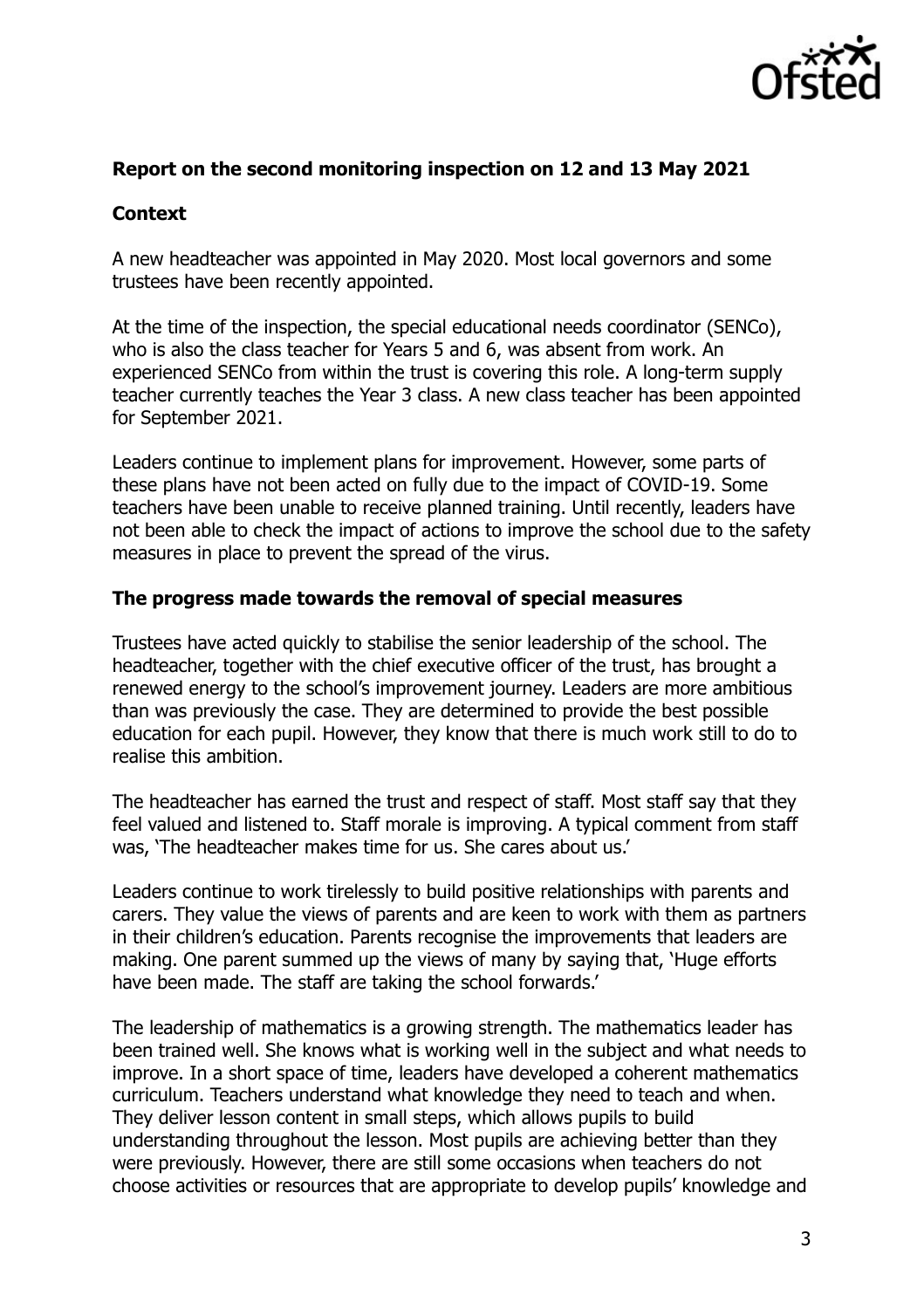

understanding. When this happens, some pupils switch off from learning or become easily confused.

The curriculums for reading and phonics continue to improve. Leaders are committed to making sure that pupils learn to read fluently as soon as possible. Staff have been trained well. They use this training to teach strategies, such as 'Fred talk', consistently to help pupils read words. The books that most pupils read are well matched to the phonics knowledge they already have. However, some children in the Reception class do not always have opportunities to practise reading. Some of the books chosen for them do not contain words. This limits these children's ability to use the knowledge they have to read simple words. Leaders are passionate about developing pupils' love of reading. The 'book fairy' regularly visits classes, leaving book gifts. The pupils read these books and become immersed in new language and vocabulary. More pupils enjoy reading than was previously the case. When we asked pupils if they get time to read with adults in school, they replied, 'lots!'

Staff in early years continue to develop a stronger understanding of what children know and can do in literacy and mathematics. Most children achieve well in these areas. However, across some aspects of learning, staff do not always choose activities that help to deepen children's knowledge. Some children do not have a good enough understanding of the world around them.

Leaders' approach to developing the wider curriculum is a significant weakness and barrier to improvement. They have not given enough time and focus to building an effective curriculum in subjects other than English and mathematics. Teachers do not know what knowledge they need to teach pupils in the foundation subjects. Leaders have not ensured that the schemes of work that teachers use in these subjects build on what pupils already know. Leaders have not yet fully considered the training that staff will need to teach all foundation subjects effectively. As a result, pupils do not achieve well in the foundation subjects.

The trust SENCo has high expectations of what pupils with special educational needs and/or disabilities (SEND) can achieve. In the short time she has worked in the school, she has had a positive impact. She has put in place systems to make sure that pupils with SEND are correctly identified and get the support they need. However, leaders' high expectations are not understood by all staff. Some teachers do not know how to adapt the curriculum well enough so that pupils with SEND learn the same knowledge as others. The trust SENCo has a range of training planned. However, some of this is yet to begin.

Leaders have rigorous safeguarding systems in place to keep pupils safe from harm. They have adapted these systems to meet the challenges of the pandemic. Leaders have made sure that staff are well trained. Staff use this knowledge to report concerns swiftly. Leaders act on these concerns to ensure that pupils and families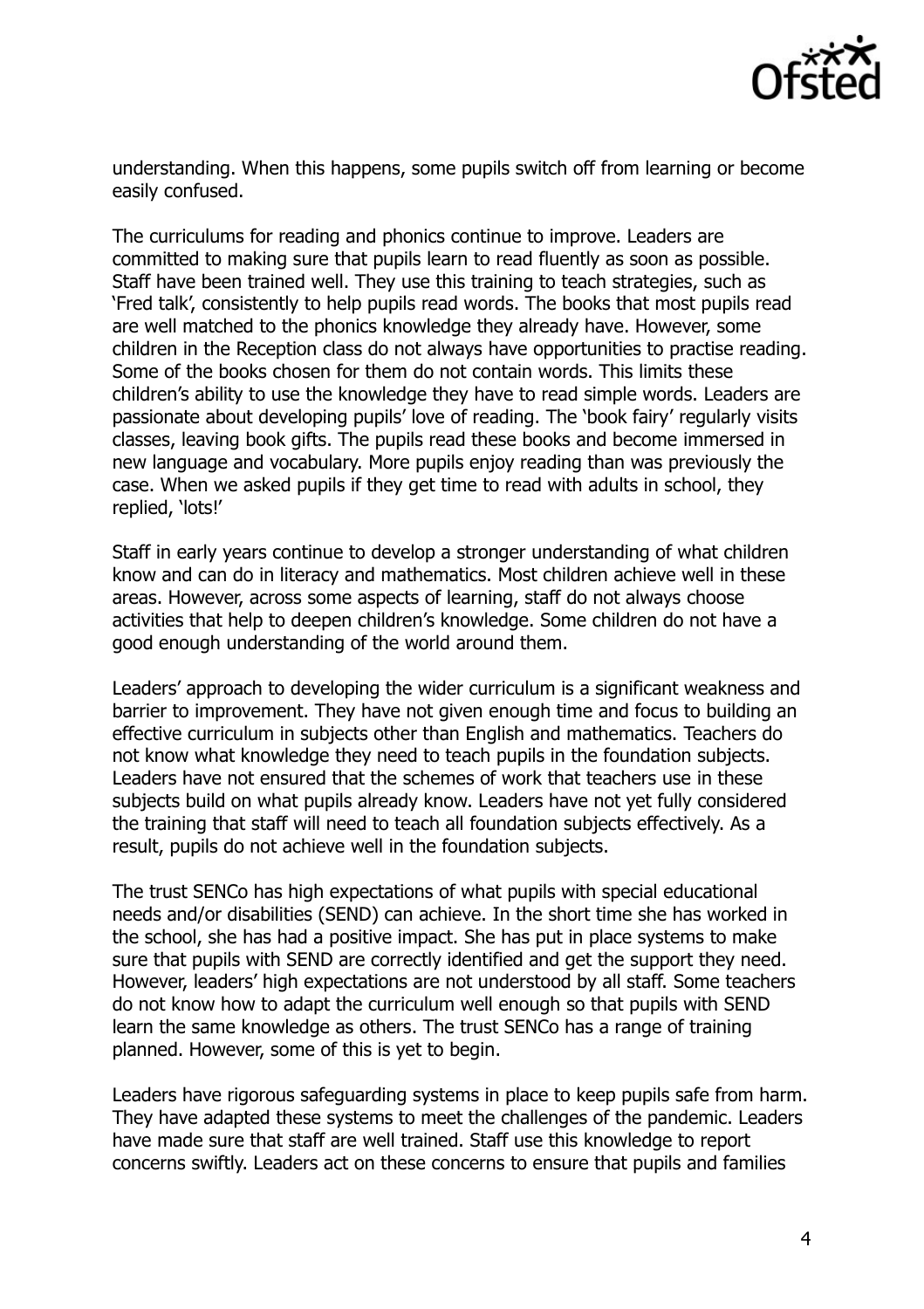

get the help that they need. Leaders keep meticulous records of safeguarding incidents.

Leaders make sure that the behaviour policy is clear and understood by all staff. Staff have received training so that they can apply the policy effectively throughout all parts of the school day. Most pupils' behaviour is improving. However, there are still occasions when some pupils' behaviour disrupts lessons. This is typically when teaching is weaker. Some of these pupils do not have positive attitudes to learning. Too many pupils do not take enough pride in their work.

Leaders have mapped out what they want pupils to learn to improve their personal development. They have acted quickly to ensure that the school's personal, social, health and economic education curriculum meets the requirements of the Department for Education's relationships and sex education statutory guidance. Leaders have introduced a 'reading spine', a set of books that encourages pupils to read texts from other cultures and stories written by authors with different protected characteristics. Despite this, pupils are unprepared for life in modern Britain. They have a weak understanding of different faiths and traditions. Pupils do not always know how to stay safe online. Some pupils do not have a positive view of the school. They do not feel proud to attend King's Sutton Academy.

The governance of the school is rapidly improving. Members of the board of trustees and local governors are a cohesive team. They make sure that members of the board have a wide range of expertise. They are becoming increasingly skilled in holding leaders to account. In a short period of time, trustees and local governors have gained an exact understanding of the school's curriculum. They have a clear vision for how this will improve moving forwards. Trustees continue to use external expertise to check the impact of leaders' actions. They make sure that they are not solely reliant on the information that leaders give them.

### **Priorities for further improvement**

■ Across all foundation subjects, leaders must urgently develop curriculums that are ambitious for all pupils. They must identify what knowledge pupils will learn and when.

### **Additional support**

The trust continues to provide effective support. The chief executive officer knows the school well. The trust uses this knowledge to supply targeted resources. The trust has acted quickly to support the school's leadership of SEND. The trust SENCo has been deployed to provide increased leadership capacity. The chief executive officer currently provides a day of support to the school. This will increase to two days from September 2021. The focus of this support will be on improving subject leadership and the wider curriculum.